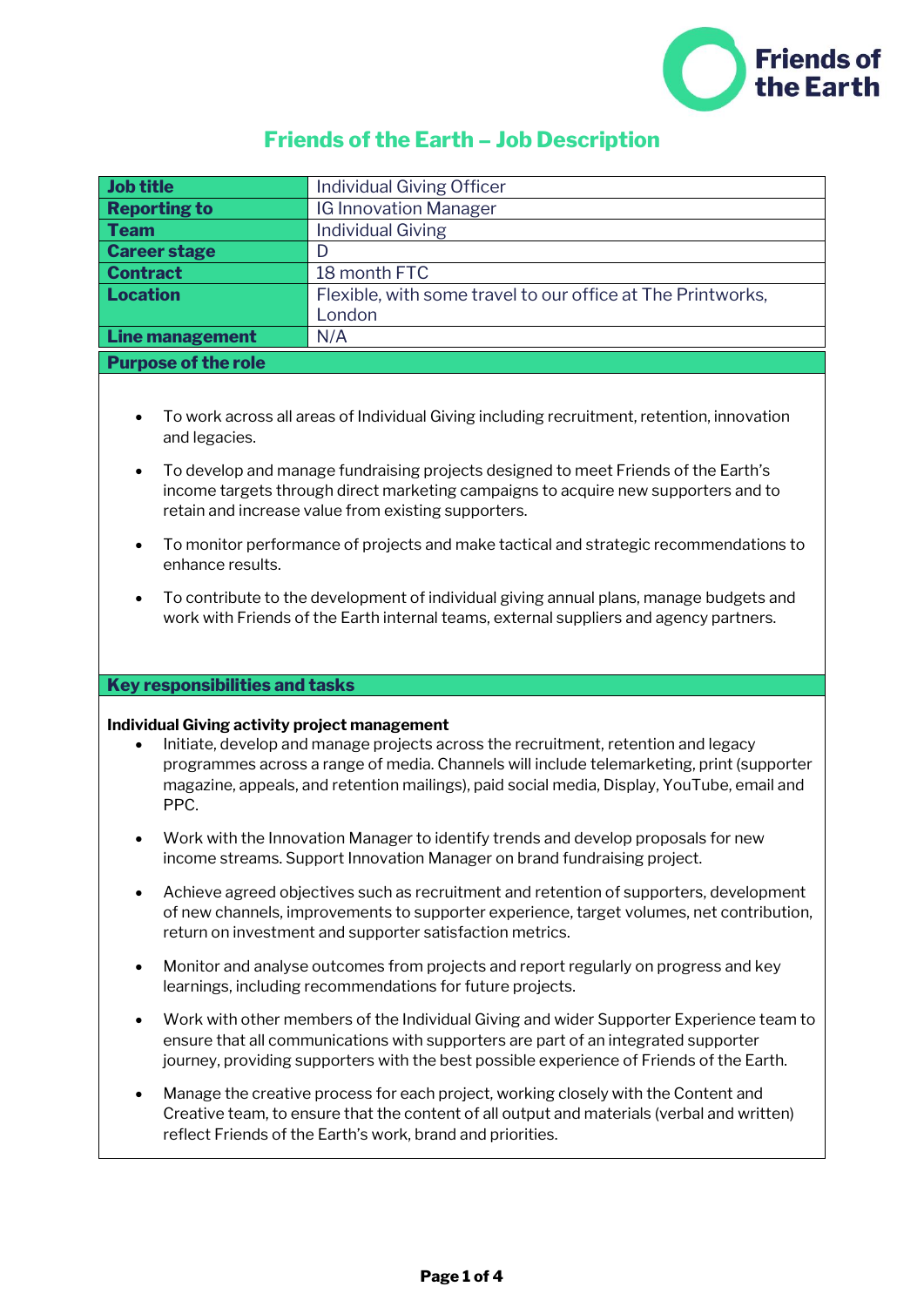

- Work with members of the Supporter Relations team to set up and monitor response handling and fulfilment services, and ensure a great supporter experience across all projects.
- Work with the Organisational Insight team to use the CRM database and Power BI to ensure that data processes are effective and direct marketing campaigns are shaped as a result of rigorous testing and learning in line with agreed strategy.
- Keep abreast of marketing trends, legal and regulatory requirements of fundraising and direct marketing in order to create engaging and cost-effective fundraising communications that meet the relevant regulations.
- Support the delivery of Friends of the Earth's audience and communication strategies.
- Ensure that the projects meet overall direct marketing strategy objectives, liaising with the Supporter Recruitment and Supporter Experience Managers and Fundraising/Individual Giving colleagues as required to ensure projects fit with other core strategic activities and/or campaigns.
- Regular monitoring of and reporting on project performance, including analysis of results and using supporter insight to optimise income generation.

## **Financial**

- Manage the financial resources of projects; preparing regular financial and non-financial forecasts for projects and reviews of activity, acting on variances.
- Manage project expenditure to obtain best value for money and in accordance with Friends of the Earth's financial policies and procedures.
- Support with quarterly reforecasting.

# **Cross-organisational/external**

- Work closely with all internal stakeholders to identify supporter recruitment and retention opportunities within activism and campaigning activity, develop testing programmes and roll out where investment returns and potential future value is sufficiently high.
- Work closely with channel owners, including Email, Social Media and Digital, to deliver effective, engaging donor communications.
- Relationship management of and collaboration with external fundraising partners and suppliers to agree all aspects of the fundraising activity providing accurate briefs, ensuring that all copy is proof-read and signed off appropriately, and that all communications accurately reflect Friends of the Earth brand and values.
- Co-create Friends of the Earth's environmental campaigns plans to ensure the organisation maximises fundraising opportunities across our priority campaigns.
- Stay up to date with Friends of the Earth's campaigns and wider work towards a positive relationship between people and planet.
- Keep abreast of competitor activity and developments in the charity sector.
- Carry out the role in a way that reflects Friends of the Earth's supporter promise and organisational values.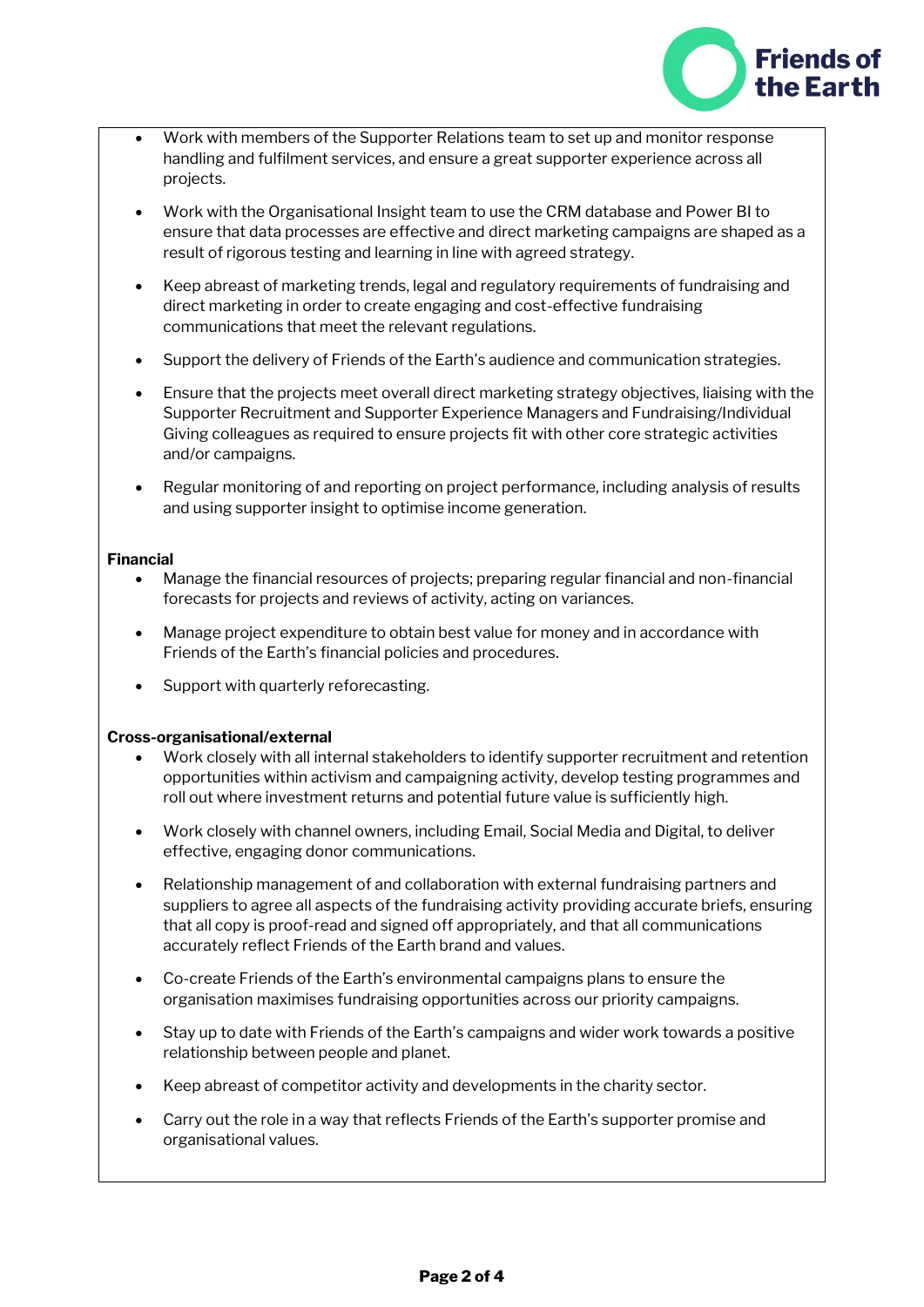

You will also need to be aware of and follow Friends of the Earth policies and procedures, with particular attention to safeguarding, equality, diversity & inclusion, and our values.

### **Person specification**

## **Essential:**

- A proven track record and experience of fundraising from individuals, either donor recruitment or retention, or in direct marketing within the charity or commercial sector.
- Experience of managing campaigns across a range of channels, such as social media, email, inserts, direct mail, PPC, YouTube, and telemarketing.
- Experience of using CRM databases to drive effective direct marketing activity.
- Proven ability to analyse and interpret complex financial, performance reporting and marketing data and to draw conclusions and make clear recommendations based on evidence.
- Good level of organisational, time management and project management skills.
- Proactive, works well under pressure and is ideas led.
- Knowledge of relevant compliance including Fundraising Code of Practice, CAP code, fundraising regulatory framework and complaints handling requirements in relation to individual giving.
- A good understanding of the charity fundraising sector, and the latest trends and techniques in direct marketing.
- A track record of engaging audiences, with an ability to produce compelling copy and content for online, email and social media and other channels.

#### **Desirable:**

- Experience developing digital fundraising tactics and plans.
- Experience using a range of offline channels and digital tools to engage and inspire supporters.
- Experience of using the CARE NG database and/or Microsoft Dynamics.
- Understanding of content management systems and email authoring platforms.
- Experience of managing budgets, monitoring results, and financial planning.

#### **Our Values**

Ability to demonstrate understanding and apply our values.

**Integrity**- We demonstrate integrity throughout everything we do, internally and externally.